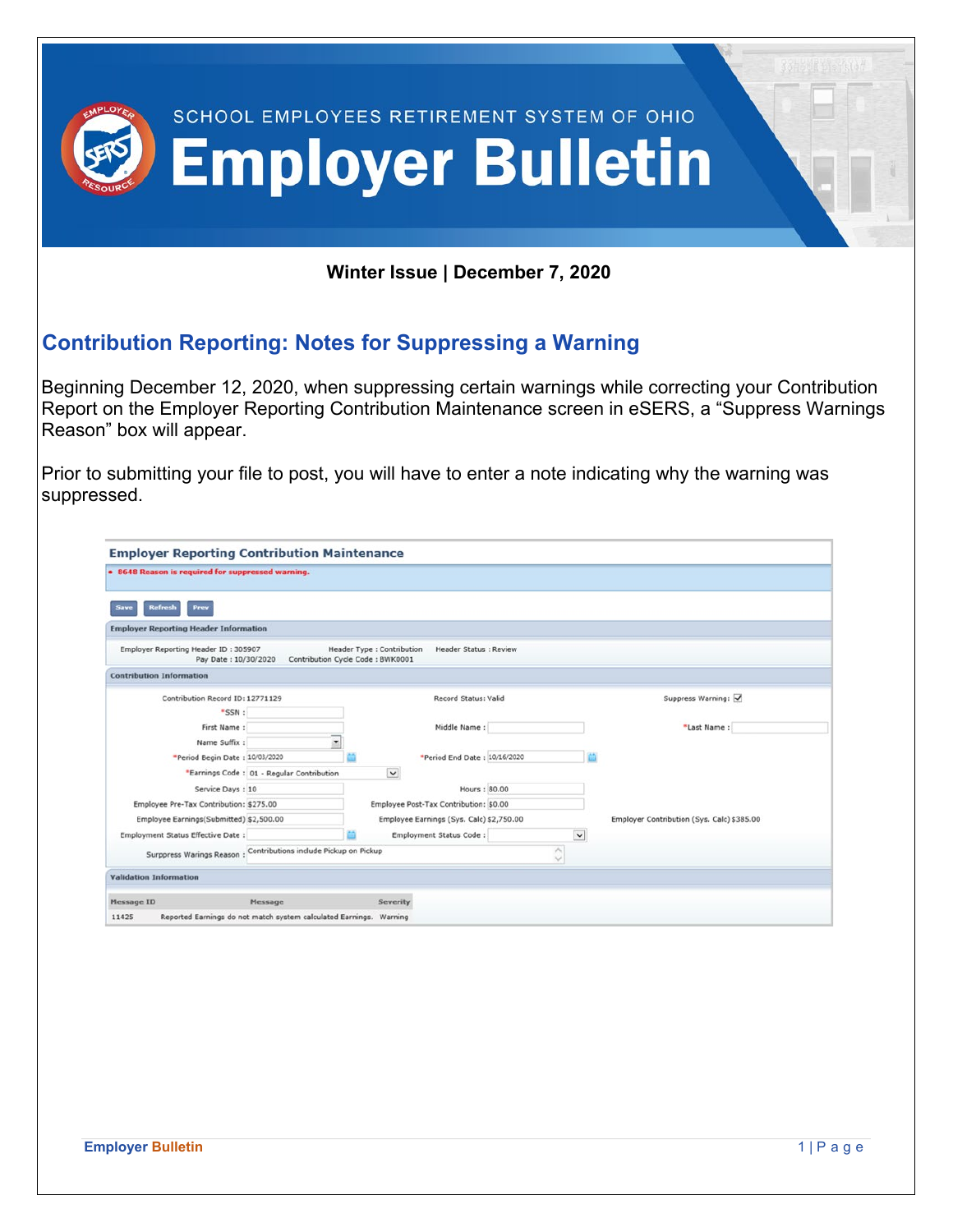Warnings that will require a reason include:

- Unreasonable rate of pay.
- Net adjustment has unreasonable rate of pay.
- Contribution type (pre-tax or post-tax) is not the same as last received contribution for this member for this employer. Verify the contribution record for accuracy.
- Pre-tax contribution and Post-tax contribution is present. Verify the contribution record for accuracy.
- Adjustment has different contribution type (pre-tax or post-tax) and is not the same as last posted transaction. Verify the contribution record for accuracy.
- Reported earnings do not match system calculated earnings.
- Possible duplicate contribution record for this member. Verify the contribution record for accuracy.

For further instructions on the Suppress Warnings Reason notes section, download the *[How To:](http://www.ohsers.org/wp-content/uploads/2020/12/EMP-7033-How-To-Suppress-a-Warning-in-eSERS.pdf)  Suppress a Warning [in eSERS.](http://www.ohsers.org/wp-content/uploads/2020/12/EMP-7033-How-To-Suppress-a-Warning-in-eSERS.pdf)*

# **Disability Webinar Coming Soon!**

Due to popular demand, and in conjunction with the Member Services Department, Employer Services Outreach will offer a disability seminar on January 13, 2021. This webinar will cover information that an employer would need to know about disability and disability certifications. You will receive an invite with a link to register.

# **Employer Reporting Detail Lookup**

Once a file, such as an enrollment, contribution, or adjustment file, has been successfully processed and posted, the system will create a Detail record to reflect the information within eSERS.

To view these records, go to the **Employer Reporting Detail Lookup** menu.

| Criteria                                                      |                                       |                 |                                       |                              |                                      |                |                                         |                                              |                                 |
|---------------------------------------------------------------|---------------------------------------|-----------------|---------------------------------------|------------------------------|--------------------------------------|----------------|-----------------------------------------|----------------------------------------------|---------------------------------|
|                                                               |                                       | ×               | Last Name:                            |                              |                                      |                | First Name:                             |                                              |                                 |
| Header ID:                                                    |                                       |                 | Header Type:                          |                              | $\checkmark$                         | Header Status: |                                         | $\check{~}$                                  |                                 |
| Contractor ID:                                                |                                       |                 | Reporting Source:                     |                              | $\checkmark$                         |                | File Name:                              |                                              |                                 |
| Detail Record ID:                                             |                                       |                 | Detail Record Status:                 |                              | $\check{~}$                          |                | Pay Date:                               |                                              |                                 |
| Period Begin Date From:                                       |                                       |                 | Period Begin Date To:                 |                              |                                      |                |                                         |                                              |                                 |
| Period End Date From:<br>Unique ID:                           |                                       |                 | Period End Date To:                   |                              |                                      |                |                                         |                                              |                                 |
| <b>Reset</b><br><b>Search</b><br><b>Search Results</b>        | <b>Store Search</b>                   |                 |                                       |                              |                                      |                |                                         |                                              |                                 |
| <b>Export To Excel</b>                                        | <b>Open</b>                           |                 |                                       |                              |                                      |                |                                         |                                              |                                 |
| <b>Detail</b><br><b>Header</b><br>Record<br>Type<br><b>ID</b> | <b>Detail Record</b><br><b>Status</b> | <b>SSN Name</b> | <b>Period</b><br>Begin<br><b>Date</b> | Period<br>End<br><b>Date</b> | Earnings Earnings Days Hours<br>Code |                | <b>Employee Pre-Tax</b><br>Contribution | <b>Employee Post-</b><br>Tax<br>Contribution | <b>Employer</b><br>Contribution |
| No records to display                                         |                                       |                 |                                       |                              |                                      |                |                                         |                                              |                                 |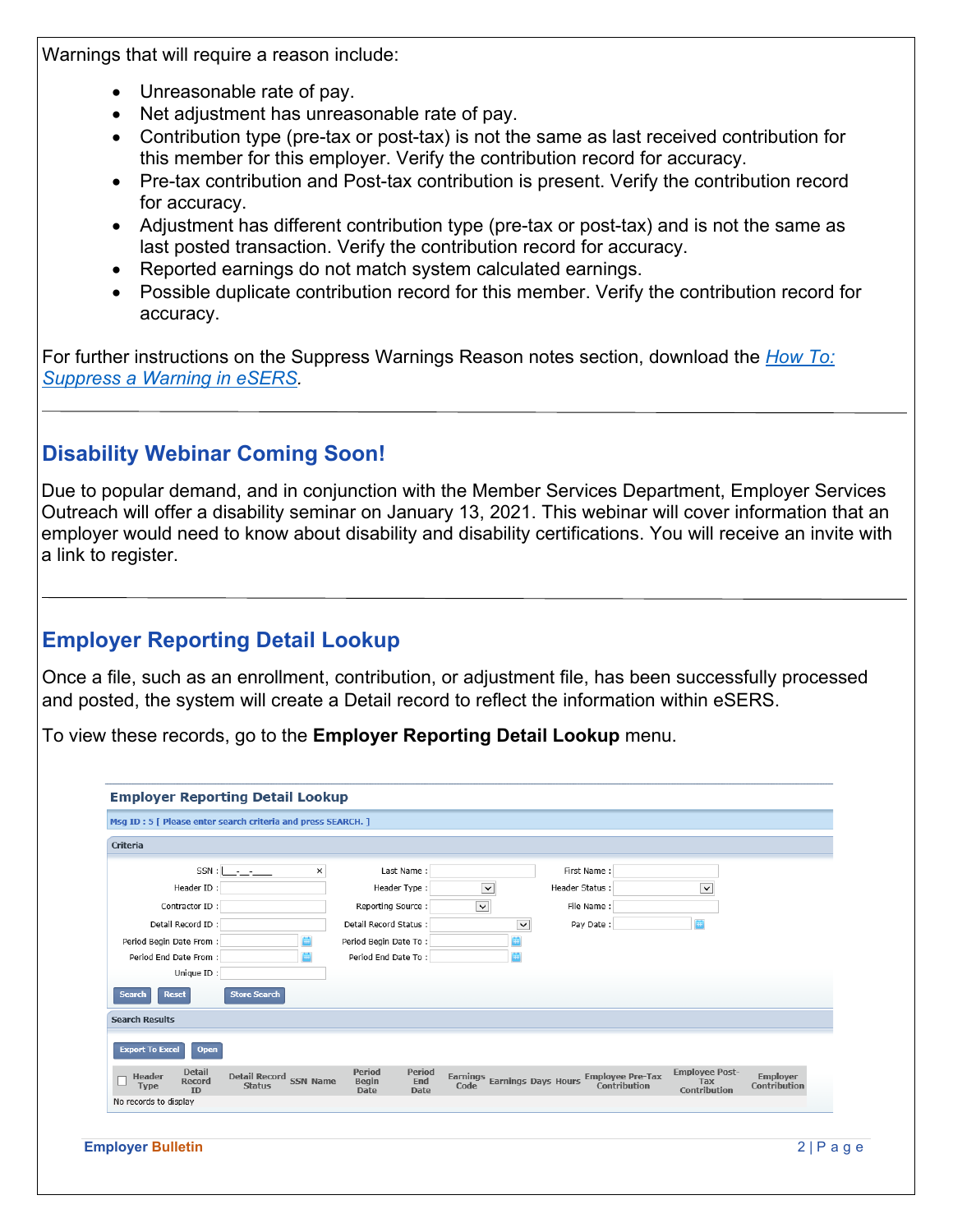The information that was reported in the upgraded system will display; nothing prior to February 2017 will appear.

Files can be searched multiple ways in order to bring up specific information regarding an employee or file. For example, a user can search for an employee by name, SSN, or file on which the employee's contribution was reported.

The results can be exported to Excel.

## **Inactive Members: New Enrollment Required**

When contribution reporting has not been submitted for a member for six months, SERS will mark that member as inactive. When this happens and a school district submits contribution reporting, an "Enrollment is Required" error will populate, and the report cannot be submitted until a new enrollment is entered.

SERS marks these individuals as inactive after six months because information could change within that six months, such as a new address or last name, and this is a way for SERS to capture that information.

If this happens to your district and your file is in review status due to an enrollment, you can go to the Manual Enrollment Entry application on eSERS and manually enter the enrollment.

**Please Note: When entering a manual enrollment, you have to click the "Submit for Posting" button after you click "Save" in the enrollment screen. If you do not click the "Submit for Posting" button, the enrollment will not post.**

Once the enrollment is submitted, you will be able to clear the error on your contribution file by clicking "Save" in the member's contribution record that is in review status.

We appreciate your cooperation in our efforts to obtain accurate information on SERS members.

### **Files in Review Status**

Manual Enrollment entries and Contribution Files (manual or upload files) run through a validation process when they are submitted to eSERS.

Below are some helpful reminders on how to submit your Manual Enrollment files and Contribution Reporting files for posting:

• If you have an "Enrollment is Required" error on your contribution file, but you know that you just enrolled that member in eSERS using the "Manual Enrollment Entry" application on eSERS, **do NOT enter a new enrollment**. Instead, go to the "Create and Correct Enrollment Files" application on eSERS.

You will find your enrollment in "Valid" or "Review" status.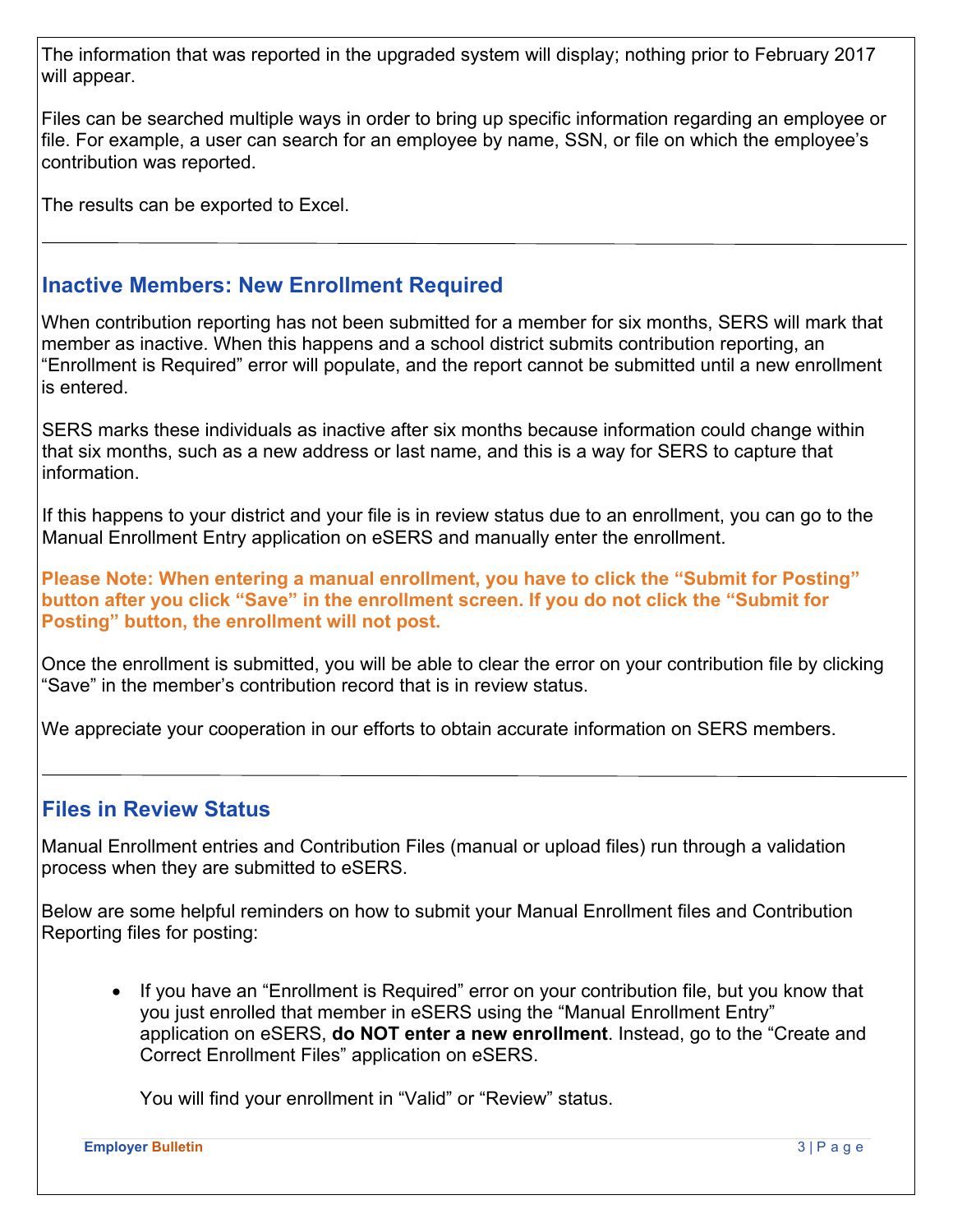$\triangleright$  If your enrollment is in "Valid" status, click the "Submit for Posting" button.

#### **Create and Correct Enrollment Files**

| [ Record displayed ]                        |            |       |                          |                                                                                                                                                                      |                                                                                                                                                                      |
|---------------------------------------------|------------|-------|--------------------------|----------------------------------------------------------------------------------------------------------------------------------------------------------------------|----------------------------------------------------------------------------------------------------------------------------------------------------------------------|
| <b>Unposted Employer Reporting Header</b>   |            |       |                          |                                                                                                                                                                      | ٠                                                                                                                                                                    |
| <b>Advanced Search</b>                      |            |       |                          |                                                                                                                                                                      | Following are Employer Reporting Headers with details that must be reviewed and/or corrected. Once the Header is in a Valid status, it can be submitted for posting. |
| <b>Header ID</b>                            |            |       |                          | Click this button to perform an advanced search of all submitted employer enrollment files.<br>Header Type Header Status Received Date Contractor Submit For Posting |                                                                                                                                                                      |
| 286840                                      | Enrollment | Valid | 08/21/2020               | <b>Submit for Posting</b>                                                                                                                                            |                                                                                                                                                                      |
| <b>Create New Employer Reporting Header</b> |            |       |                          |                                                                                                                                                                      | ٠                                                                                                                                                                    |
|                                             |            |       | Header Type : Enrollment | Detail records need to be manually created. Note: File cannot be uploaded if the header is created manually.                                                         |                                                                                                                                                                      |

 $\triangleright$  If your enrollment is in "Review" status, click the Header ID and correct the error or warning on the enrollment. Once this is completed, and your enrollment is valid, you will be able to click the "Submit for Posting" button.

| <b>Create and Correct Enrollment Files</b>                                                                                                                                                                                                                                                                                                                                                                                       |   |
|----------------------------------------------------------------------------------------------------------------------------------------------------------------------------------------------------------------------------------------------------------------------------------------------------------------------------------------------------------------------------------------------------------------------------------|---|
| [ Record displayed ]                                                                                                                                                                                                                                                                                                                                                                                                             |   |
| <b>Unposted Employer Reporting Header</b>                                                                                                                                                                                                                                                                                                                                                                                        | ٠ |
| Following are Employer Reporting Headers with details that must be reviewed and/or corrected. Once the Header is in a Valid status, it can be submitted for posting.<br><b>Advanced Search</b><br>Click this button to perform an advanced search of all submitted employer enrollment files.<br>Header ID Header Type Header Status Received Date Contractor Submit For Posting<br>Enrollment<br>09/09/2020<br>291527<br>Review |   |
| <b>Create New Employer Reporting Header</b>                                                                                                                                                                                                                                                                                                                                                                                      | ٠ |
| Detail records need to be manually created. Note: File cannot be uploaded if the header is created manually.                                                                                                                                                                                                                                                                                                                     |   |
| Header Type : Enrollment                                                                                                                                                                                                                                                                                                                                                                                                         |   |

Once the enrollment is submitted, you will be able to clear the error on your contribution file by clicking "Save" in the member's contribution record that is in "Review" status.

- If you are in the "Payment Remittance" application, and the liabilities are missing from the "Liabilities to Pay" panel, go to the "Contribution File Correction and Manual Contribution Entry" application, and you will see your file in "Review" or "Valid" status.
	- $\triangleright$  If your file is in "Review" status, click on the Header ID for your file, and correct any errors or warnings needed in order to submit your file for posting.